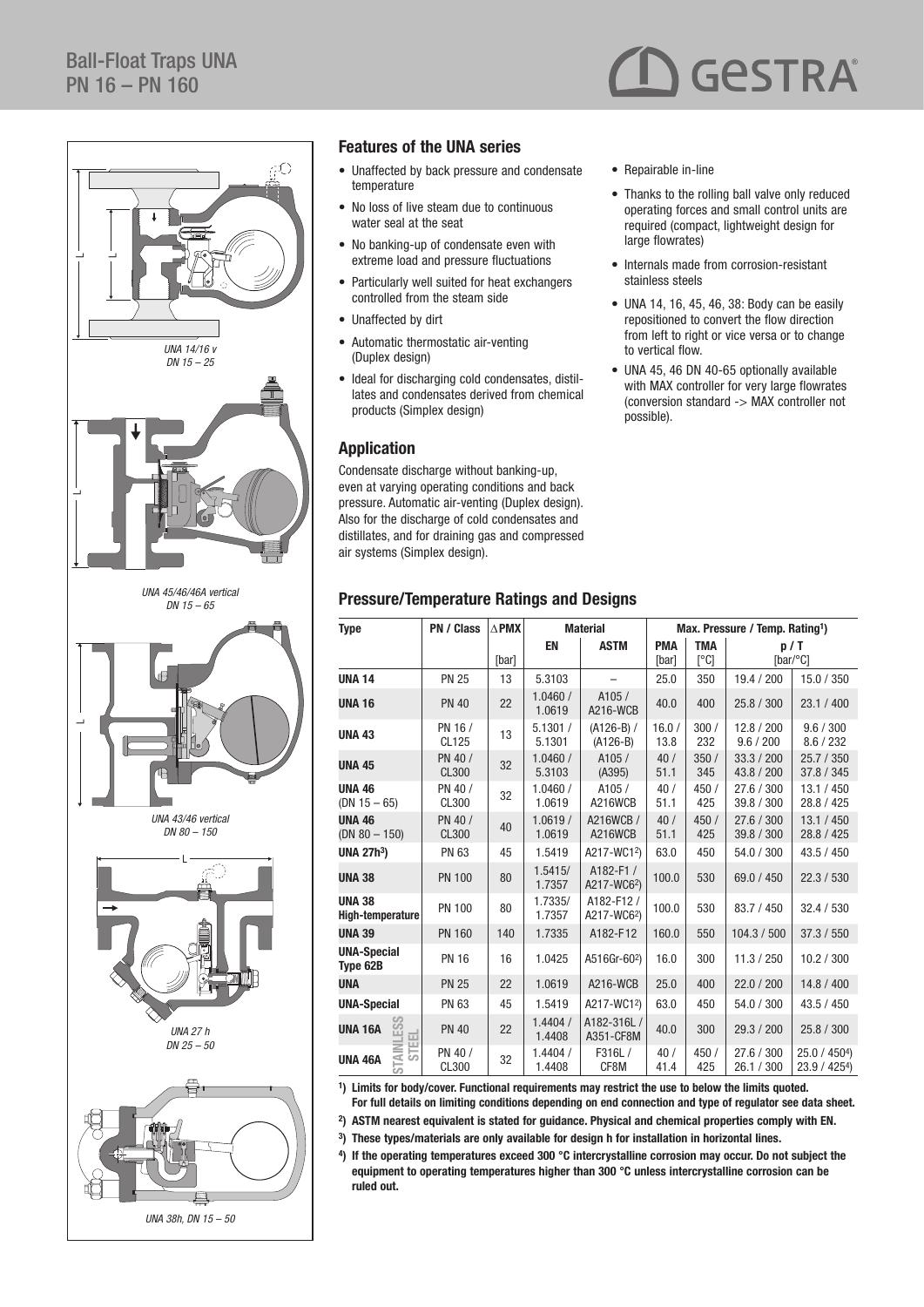

Simplex: Float control (without thermostatic bellows)<br>Duplex: Flow control + automatic air-venting Duplex: Flow control + automatic air-venting  $Simplex-R:$  Float control  $+$  inner vent pipe

## Available End Connections and Overall Length

|                   |                                                                                                            | Overall length (L) in mm |                          |              |                          |                          |              |  |
|-------------------|------------------------------------------------------------------------------------------------------------|--------------------------|--------------------------|--------------|--------------------------|--------------------------|--------------|--|
| <b>Type</b>       | <b>Connection</b>                                                                                          | <b>DN 15</b>             | <b>DN 20</b>             | <b>DN 25</b> | <b>DN 40</b>             | <b>DN 50</b>             | <b>DN 65</b> |  |
|                   |                                                                                                            | $1/2$ <sup>11</sup>      | $3/4$ <sup>11</sup>      | 1"           | $11/2$ <sup>11</sup>     | 2 <sup>II</sup>          | $2^{1/2}$    |  |
| <b>UNA 14h.</b>   | Flanged EN PN 25                                                                                           | 150                      | 150                      | 160          | -                        | $\overline{\phantom{m}}$ |              |  |
| 14v               | Screwed sockets                                                                                            | 95                       | 95                       | 95           | $\overline{\phantom{0}}$ | $\overline{\phantom{0}}$ |              |  |
| <b>UNA 16h,</b>   | Flanged EN PN 40                                                                                           | 150                      | 150                      | 160          | -                        | -                        |              |  |
| 16 v.             | Flanged ASME 150 RF                                                                                        | 150                      | 150                      | 160          | -                        |                          |              |  |
| UNA 16Ah,         | <b>Screwed sockets</b>                                                                                     | 95                       | 95                       | 95           | -                        | —                        | -            |  |
| 16Av              | Socket-weld (SW)                                                                                           | 95                       | 95                       | 95           | ▃                        | $\overline{\phantom{0}}$ |              |  |
|                   | Butt-weld (BW)                                                                                             | 200                      | 200                      | 200          |                          |                          |              |  |
| <b>UNA 45</b>     | Flanged EN PN40                                                                                            | 150                      | 150                      | 160          | 230                      | 230                      | 290          |  |
| <b>UNA 46</b>     | Flanged ASME CI150                                                                                         | 150                      | 150                      | 160          | 241                      | 267                      | 292          |  |
| <b>UNA 46A</b>    | Flanged ASME CI300                                                                                         | 150                      | 150                      | 160          | 241                      | 267                      | 292          |  |
|                   | Screwed ISO-G                                                                                              | 95                       | 95                       | 95           | 165                      | 165                      |              |  |
|                   | Screwed socket NPT                                                                                         | 95                       | 95                       | 95           | 165                      | 165                      |              |  |
|                   | Socket-weld end (SW) EN/ASME                                                                               | 95                       | 95                       | 95           | 165                      |                          |              |  |
|                   | SW via transition piece EN/ASME                                                                            |                          |                          |              |                          | 267                      |              |  |
|                   | SW via transition piece EN                                                                                 |                          |                          |              |                          |                          | 292          |  |
|                   | SW via transition piece ASME                                                                               |                          |                          |              |                          |                          | 292          |  |
|                   | Butt-weld end via transition piece EN                                                                      | 200                      | 200                      | 200          | 241                      | 267                      | 292          |  |
|                   | Butt-weld end via transition piece ASME                                                                    | 200                      | 200                      | 200          | 241                      | 267                      | 292          |  |
| <b>UNA 27 h1)</b> | Flanged EN PN 63/PN 100                                                                                    | 300                      | 300                      | 300          | 420                      | 416                      |              |  |
| and               | Flanged ASME 600 RF                                                                                        | 300                      | 300                      | 300          | 421                      | 427                      |              |  |
| <b>UNA 38</b>     | Socket-weld / SW via transition pieces                                                                     | 300                      | 300                      | 300          | 4202)                    | 4202)                    |              |  |
|                   | Butt-weld / BW via transition pieces                                                                       | 300                      | 300                      | 300          | 4202)                    | 4202)                    |              |  |
| <b>UNA 39</b>     |                                                                                                            | $L_1/L_2$                |                          | $L_1/L_2$    |                          | $L_1/L_2$                |              |  |
|                   | Flanged EN PN 160                                                                                          | 215/285                  | $\overline{\phantom{0}}$ | 230/300      | $\overline{\phantom{0}}$ | 245/315                  |              |  |
|                   | Flanged ASME 900 RF                                                                                        | 240/310                  | $\overline{\phantom{0}}$ | 250/320      | $\overline{a}$           | 280/350                  |              |  |
|                   | Butt-weld (BW)                                                                                             | 170/240                  | -                        | 170/240      | $\overline{\phantom{0}}$ | 170/240                  |              |  |
|                   | 1) not qualified as DNAP : DNAO 201814-00 assist under (CIA) and such built under (DIA) and a DNAO : DN FO |                          |                          |              |                          |                          |              |  |

GeSTRA®

1) not available as DN 15  $+$  DN 20  $-$  2) UNA 38 socket-weld (SW) ends and butt-weld (BW) ends DN 40  $+$  DN 50: 300 mm, SW and BW via transition pieces: 420 mm

| <b>Type</b>                                 | <b>Connection</b>                                                                                          |                      | Length $L_1/L_2$ in mm    |                                 |                                 |                                 |  |  |
|---------------------------------------------|------------------------------------------------------------------------------------------------------------|----------------------|---------------------------|---------------------------------|---------------------------------|---------------------------------|--|--|
|                                             |                                                                                                            |                      | <b>DN 65</b><br>$2^{1/2}$ | <b>DN 80</b><br>3"              | <b>DN 100</b><br>4"             | <b>DN 150</b><br>6"             |  |  |
| <b>UNA 43</b>                               | Flanged EN PN 16<br>Flanged ASME CL 125<br>Flanged JIS/KS 10 K                                             |                      |                           | 450<br>457<br>457               | 450<br>547<br>457               | 500<br>502<br>502               |  |  |
| <b>UNA 46</b>                               | Flanged EN PN 40<br>Flanged ASME CL 150<br>Flanged ASME CL 300<br>Flanged JIS/KS 10K<br>Flanged JIS/KS 20K |                      |                           | 450<br>457<br>457<br>457<br>457 | 450<br>457<br>457<br>457<br>457 | 500<br>502<br>502<br>502<br>502 |  |  |
| <b>UNA-Special</b><br><b>Type62B, PN 16</b> | Flanged EN PN 16                                                                                           | L1<br>L <sub>2</sub> |                           |                                 | 700<br>595                      |                                 |  |  |
| <b>UNA PN 25</b>                            | Flanged EN PN 25                                                                                           | L1<br>L <sub>2</sub> |                           |                                 | 140<br>400                      |                                 |  |  |
| <b>UNA-Special</b><br><b>PN 63</b>          | Flanged EN PN 63                                                                                           | L1<br>$\mathsf{L}$   | 565<br>400                | 690<br>435                      | 700<br>450                      |                                 |  |  |

## Available Designs

|                                           | <b>End connection options</b> |          |               |                                                                                                                                                               | <b>Control unit</b> |               |           |
|-------------------------------------------|-------------------------------|----------|---------------|---------------------------------------------------------------------------------------------------------------------------------------------------------------|---------------------|---------------|-----------|
| <b>Type</b>                               | horizontal                    | vertical | angle pattern | Orifices (AO) for max. differential pressure                                                                                                                  | <b>Simplex</b>      | <b>Duplex</b> | Simplex-R |
| <b>UNA 14</b>                             | $X^1$                         | $X^1$    |               | AO 4, 13                                                                                                                                                      | X                   |               |           |
| <b>UNA 16, 16A</b>                        | $X^1$                         | $X^1$    |               | AO 4, 13, 22                                                                                                                                                  | x                   | X             | x         |
| UNA 43, UNA 45,<br><b>UNA 46, UNA 46A</b> | $X^1$                         | $X^1$    |               | AO 2, 4, 8, 13, 22, 32, 40 <sup>3</sup> ),<br>4 MAX <sup>*</sup> ), 8 MAX <sup>*</sup> ), 13 MAX <sup>*</sup> ), 22 MAX <sup>*</sup> ), 32 MAX <sup>*</sup> ) | X                   |               |           |
| <b>UNA 27h</b>                            | X                             |          |               | AO 16, 28, 45                                                                                                                                                 | x                   | X             |           |
| <b>UNA 38</b>                             | $X^1$                         | $X^1$    |               | AO 50, (64), 80, 80 MAX                                                                                                                                       | X                   | X             |           |
| <b>UNA 39</b>                             |                               |          |               | AO 80, 110, 140, 140 MAX                                                                                                                                      | X                   |               |           |
| UNA-Special Type 62B, PN 16               |                               |          | X             | AO 2, 3.5, 5, 10, 16                                                                                                                                          | $X^6$               |               |           |
| <b>UNA PN 25</b>                          |                               |          | X             | A0 2, 3.5, 5, 8, 12, 16, 22                                                                                                                                   | $X^6$               |               |           |
| <b>UNA-Special PN 63</b>                  |                               |          | X             | A0 16, 22, 32, 40, 45                                                                                                                                         | $X^6$               |               |           |

<sup>1</sup>) Connection orientation can be changed on site, trap body for horizontal-right available

<sup>2</sup>) Simplex: Flow control + hand vent valve + float lifting lever  $3)$  DN 80, 100, 150  $*$ ) DN 40, 50, 65

#### Optional Items for Ball-Float Traps

| Item                                       | Type                           |
|--------------------------------------------|--------------------------------|
| Sightglass cover                           | <b>UNA 45</b>                  |
| Cover for installing electrodes            | <b>UNA 45</b>                  |
| Float lifting lever with gasket            | UNA 43, 45, 46, 46 A, 27 h, 38 |
| Vent valve with gasket (for Duplex design) | UNA 43, 45, 46, 46 A, 27 h, 38 |
| Inner bypass (adjustable)                  | UNA 45, 46, 46 A               |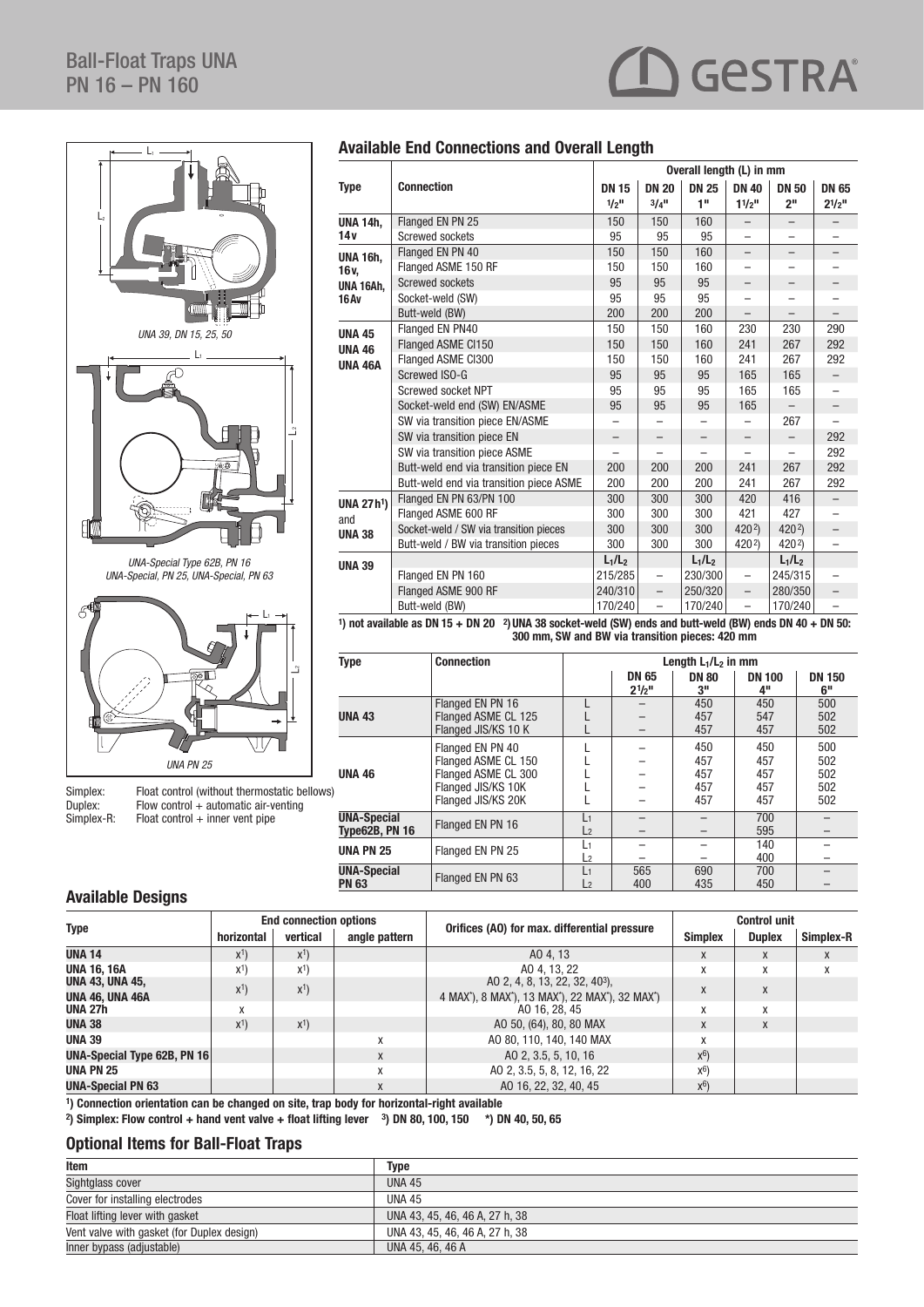## **GESTRA**

## Capacity Charts

The charts show the maximum hot condensate capacities for the range of float-controlled orifices (AO) and sizes available.

[bar]

 $45$ 

## UNA 14, UNA 16, UNA 16A UNA 45, UNA 46, UNA 46A





UNA 45 MAX, UNA 46 MAX, UNA 46A MAX



#### UNA 27 h

 $\overrightarrow{2}$   $\overrightarrow{3}$   $\overrightarrow{4}$   $\overrightarrow{6}$   $\overrightarrow{8}$  10

 $\frac{1}{3}$  4  $\frac{1}{2}$ 

 $0,2$  0,3 0,4 0,6 0,8 1

 $\frac{1}{3}$ 

20 30 40 60 80100

 $\frac{1}{4}$  $\frac{1}{5}$  6

 $\frac{1}{2}$ 

 $810$ 

16 20 28

+ + + + + + + [psi]<br>200 300 400 650

 $\begin{bmatrix} \frac{1}{2} & \frac{1}{2} \\ \frac{1}{2} & \frac{1}{2} \\ \frac{1}{2} & \frac{1}{2} \end{bmatrix}$ 

 $[lb/h]$ 

10000

8000

6000

4000 3000

2000

1000

800

600 500

400

300

 $[kg/h]$ 5000

4000

3000

2000

1000

800 600 500

400

300

200

 $100$ 

 $0,1$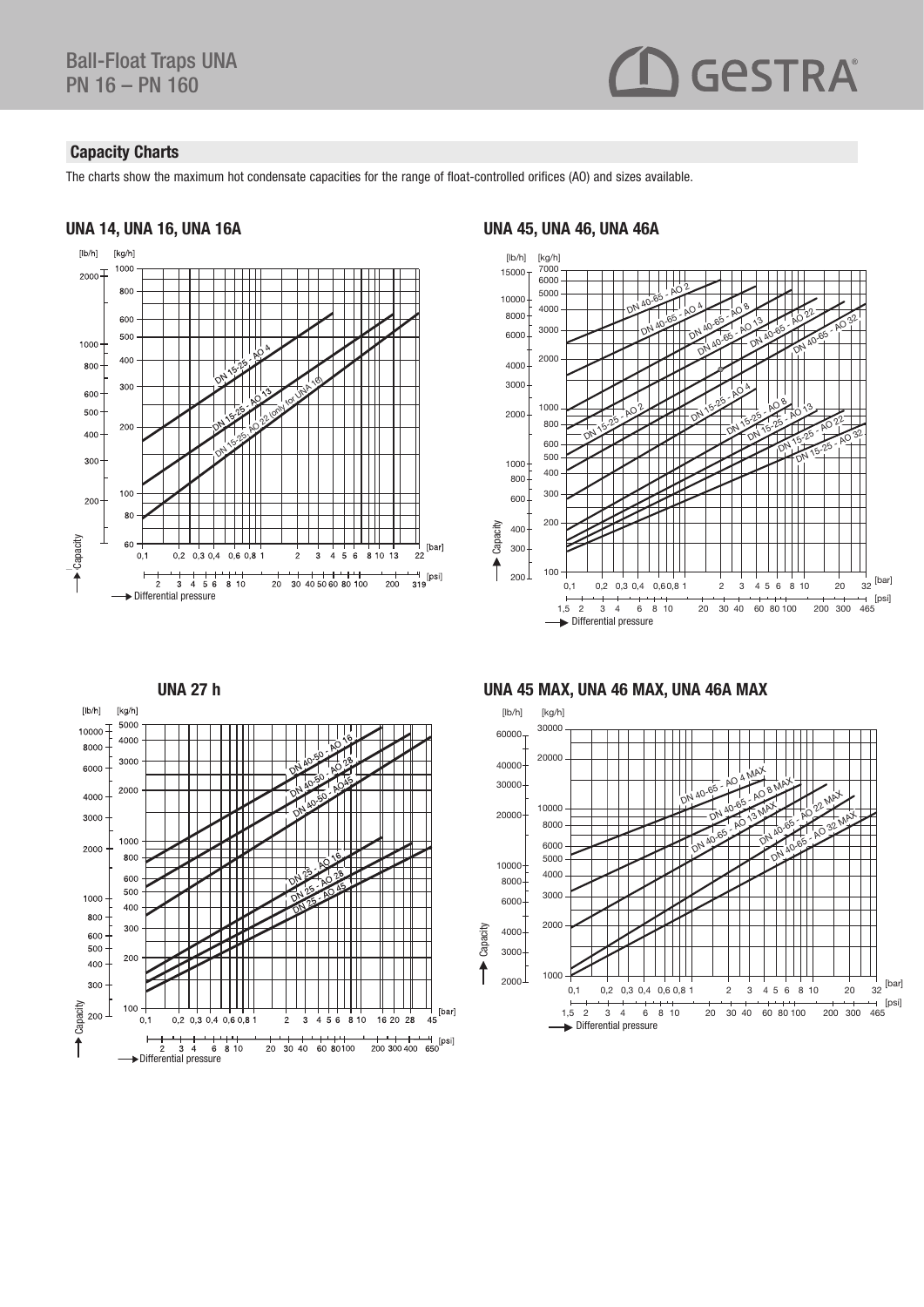

## Capacity Charts

The charts show the maximum hot condensate capacities for the range of float-controlled orifices (AO) and sizes available.

### UNA 38



\* Traps with small end connection sizes do not reach the flowrates indicated in this chart.

Traps with small end connection sizes do not reach the flowrates indicated in this chart.



Capacity Durchfluss Durchfluss Durchfluss Durchfluss Durchfluss Durchfluss Durchfluss Durchfluss Durchfluss Du<br>Durchfluss Durchfluss Durchfluss Durchfluss Durchfluss Durchfluss Durchfluss Durchfluss Durchfluss Durchfluss<br>  $[lb/h]$   $[kg/h]$ 6000 5000 DN 50 - AO 140 MAX\* 10000 4000 8000 3000 6000 П 5000 2000 4000 3000 1000 2000 800 600 500  $1000 -$ 400  $-15-50 - A080$ 800 ΓΙ 300  $600 -$ ่  $\frac{DN}{DN}$  15-50 - AO 110 DN 15-50 - AO 14 500 200 400 300 100 200 80  $\begin{bmatrix} 1 & 1 & 1 \\ 80 & 110 & 140 \end{bmatrix}$  [bar] Capacity  $\Gamma$ ┯ 60  $\frac{1}{8}$  $10$  $15$  $20$  $30$  $\frac{1}{40}$  $60$  $\frac{1}{2030}$  [psi]  $\uparrow$  $30$  $40$  $60$   $80$  100  $200$ 300 400 600 800 1000 Differential pressure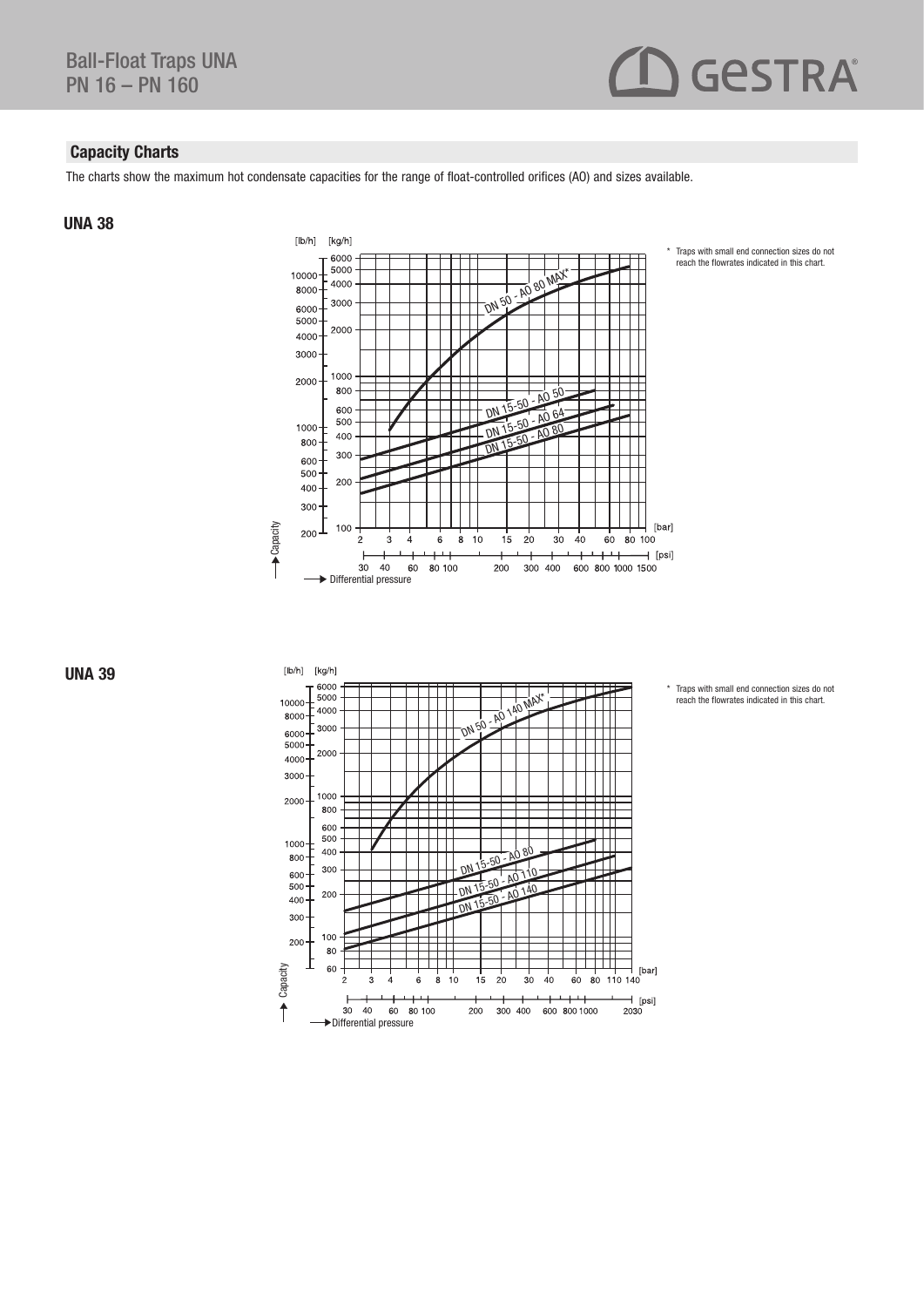# GeSTRA®

## Capacity Charts

The charts show the maximum hot condensate capacities for the range of orifices (AO) and sizes available.

### UNA 43, UNA 46



## UNA-Special Type 62B, PN 16



| Available<br>orifices (AO) |               |        |  |  |
|----------------------------|---------------|--------|--|--|
|                            | <b>DN 100</b> | AO 16  |  |  |
| $\overline{c}$             | <b>DN 100</b> | AO 10  |  |  |
| 3                          | <b>DN 100</b> | AO 5   |  |  |
| 4                          | <b>DN 100</b> | AO 3.5 |  |  |
| 5                          | DN 100        | AO 2   |  |  |